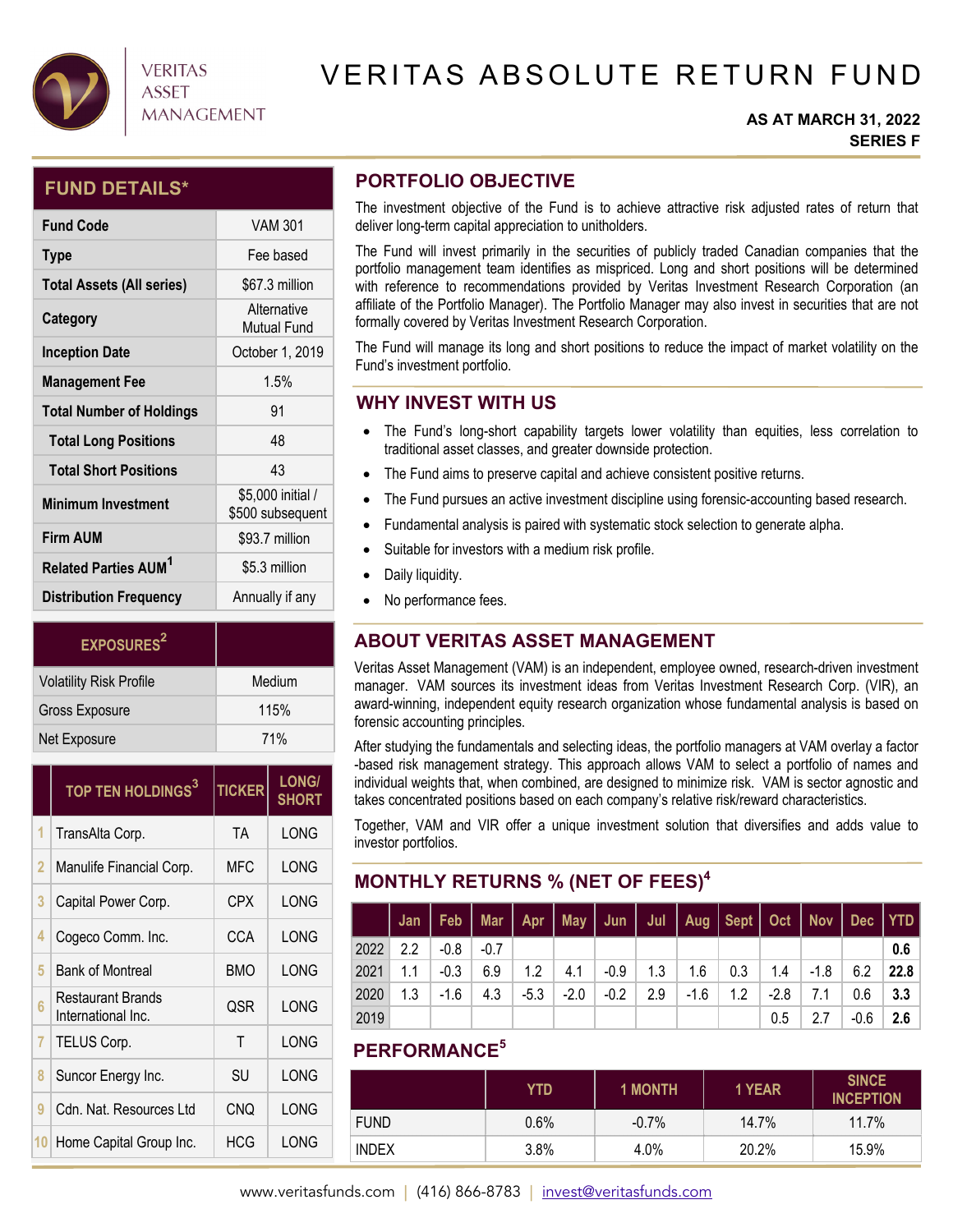

# VERITAS ABSOLUTE RETURN FUND

#### **AS AT MARCH 31, 2022 SERIES F**

### **COMMENTARY**

Series F of the Veritas Absolute Return Fund generated a - 0.7% return in March, bringing our first quarter return to 0.6% versus a 3.8% return for the S&P/TSX composite and -4.6% for the S&P 500. We remain focused on managing volatility and reducing market correlation for our investors, with a trailing one-year correlation of less than 0.4 to the S&P/TSX and a near zero correlation since inception.

The Fund's short position in **UiPath (NYSE: PATH)** was the top contributor to fund performance in March as the company fell by more than 20% following a bearish Q4 earnings call where management signaled weaker than expected revenues for the current-year fiscal. In our view, **PATH** faces challenges meeting growth expectations given broad pressures on corporate technology budgets at its customers. With a lofty valuation, **PATH** likely has further to fall.

The Fund's position in **George Weston Limited (TSX: WN)** was the second largest contributor to fund performance in March, following strong Q3 earnings from **Loblaw Companies Ltd. (Loblaw)**, which is **WN**'s largest holding. **Loblaw** managed to grow both its topline and increase earnings in the third quarter. By posting EBITDA growth of 9.1% over the same quarter in 2019, **Loblaw** dispelled some of the worries over how the grocery industry might fare this year, faced with a roll-off of its pandemic tailwinds from 2020-2021. Led by **Loblaw**, we continue to like **WN**'s strong balance sheet, cash-generating portfolio and longer-term strategic options.

Our goal is to buy the best companies in sectors where we identify positive investment catalysts and take strategic short positions in poorly positioned companies in challenged industries. We evaluate companies based on balance sheet strength; free cash flow sustainability; transparent financial reporting and governance; as well as the ability to endure periods of economic weakness.

## **PERFORMANCE6**





### **RISK MEASURES7**

|                                | 1 YEAR  | <b>SINCE INCEPTION</b> |
|--------------------------------|---------|------------------------|
| Fund Sharpe Ratio <sup>8</sup> | 1.47    | 1.06                   |
| Index Sharpe Ratio             | 1.77    | 0.71                   |
| Beta <sup>9</sup>              | 0.37    | 0.02                   |
| Correlation <sup>10</sup>      | 0.36    | 0.03                   |
| Fund Volatility <sup>10</sup>  | 7.9%    | 9.5%                   |
| <b>Index Volatility</b>        | 7.8%    | 17.8%                  |
| <b>Best Month</b>              | 6.3%    | 7.1%                   |
| Worst month                    | $-1.8%$ | $-5.3%$                |
| Upside Capture <sup>11</sup>   | 55%     | 27%                    |
| Downside Capture <sup>11</sup> | $-16%$  | $-9%$                  |

### **SECTOR ALLOCATIONS12**